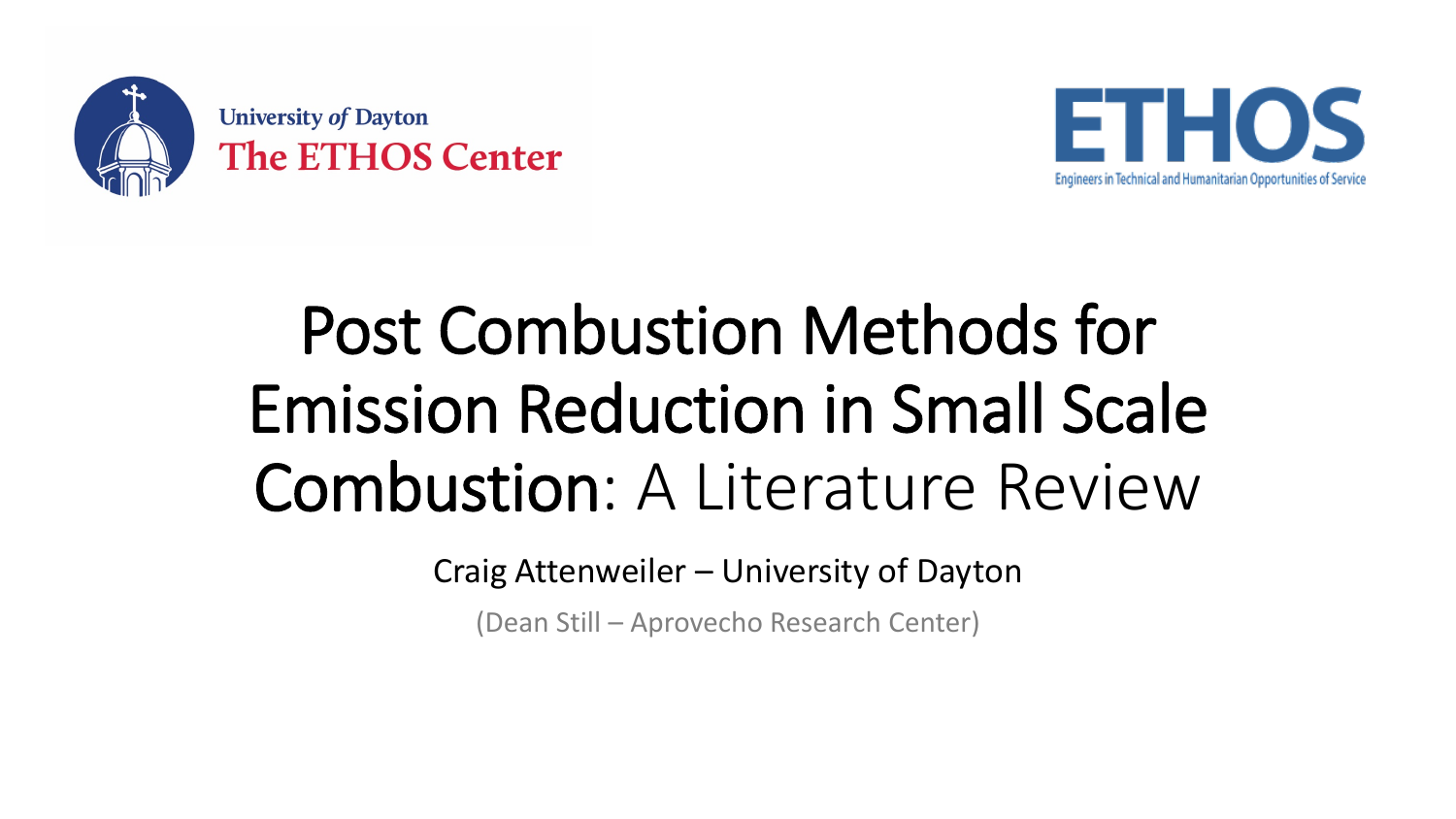## Efficient Cookstoves as a Solution

- Aim of Cookstove Improvements:
	- Increase Efficiency
		- Increase Sustainability of Biomass Fuel Sources … MDG (3) (5) (7)
	- Improve Safety
		- Improve Indoor Air Quality ... MDG (4) (5)
		- Reduce Burn Rates … MDG (4) (5)
- Noteworthy Accomplishments:
	- More Efficient than Traditional Cookstoves\*
	- Reduced Emissions\*
	- Generally Improved Safety
- (\*) Noteworthy Struggles:
	- Adoption Rate
	- Developing Tending Practices

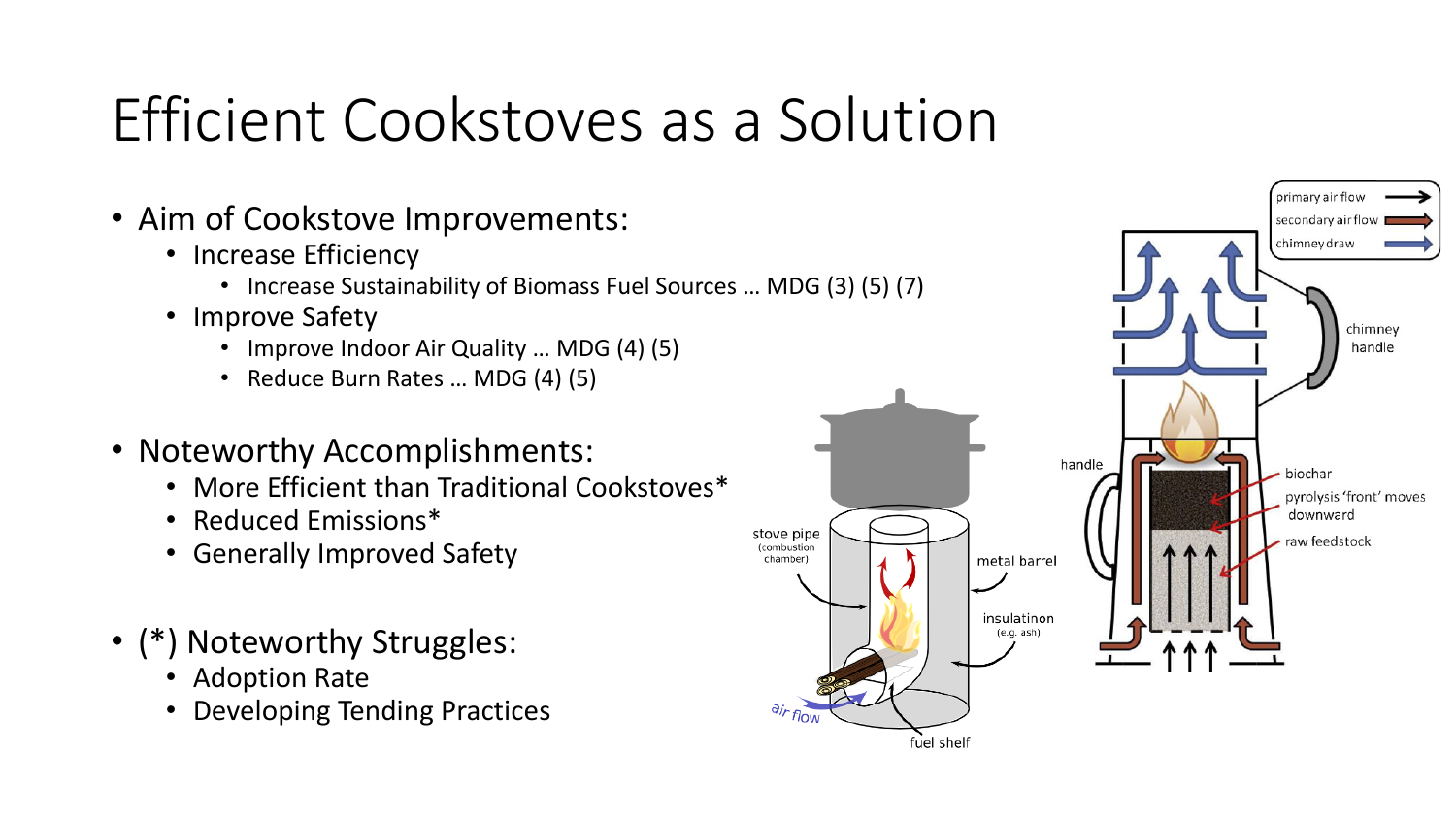## If You Can't Make the Stove Better … What Can You Do to Reduce Emissions?

- For Indoor Air Quality … Add a Chimney
- For Overall Air Quality … ???



Figure 7. Integrated honeycomb catalyst.

Catalytic Devices

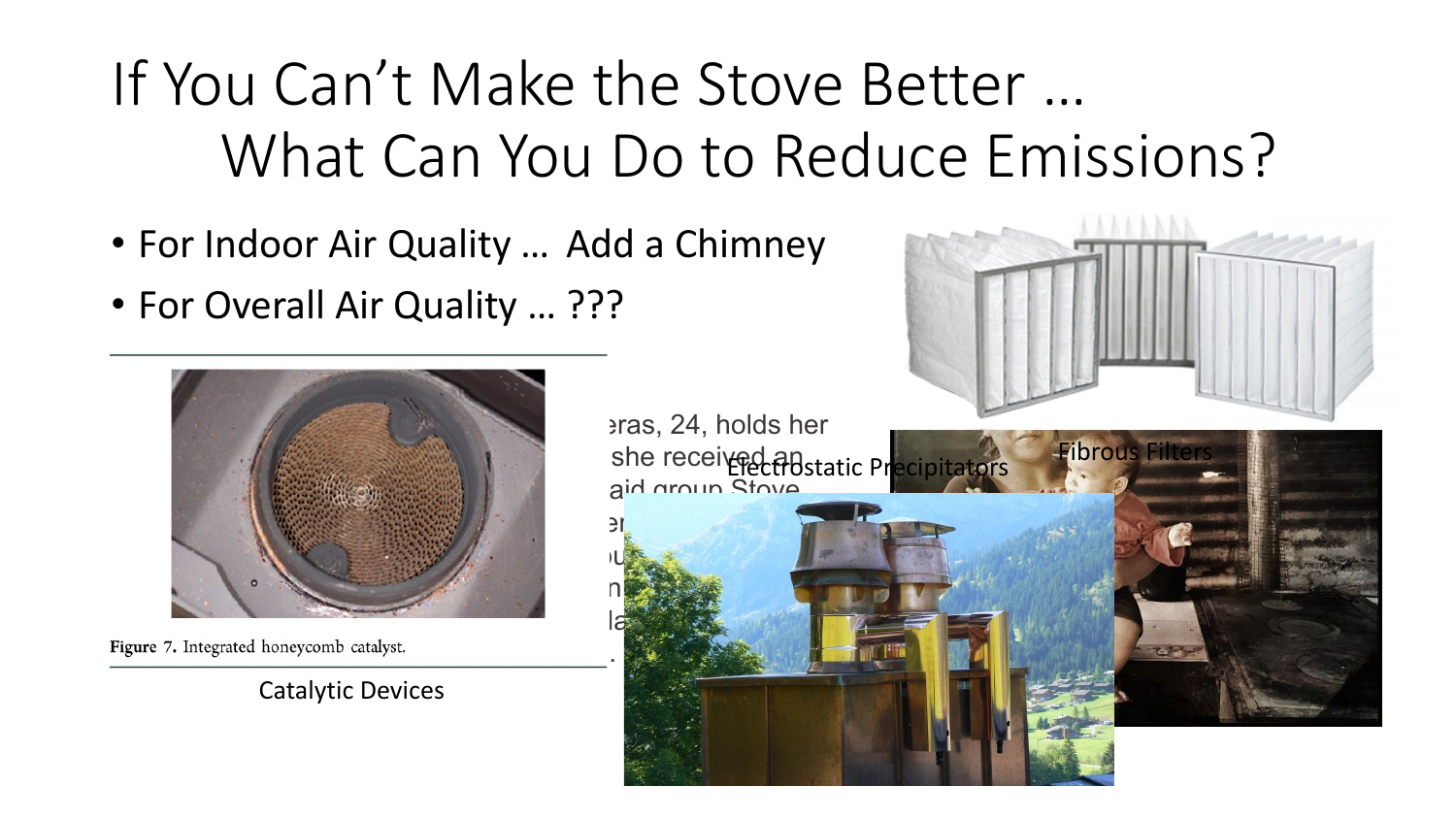## Defining Emissions of Interest

To focus the effort of reducing emissions, primary pollutant emission were identified by observing studies relating combustion emissions to health factors in conjunction with global health policies regarding emission control ...

| <b>Emissions</b>                                          | <b>Shorthand</b> |
|-----------------------------------------------------------|------------------|
| <b>Carbon Monoxide</b>                                    | CO               |
| <b>Organic Gaseous Carbons</b><br>i.e. PAHs, PCCD/Fs, etc | <b>OGC</b>       |
| <b>Nitrous Oxides</b>                                     | $NO_{x}$         |
| <b>Sulfur Dioxide</b>                                     | SO <sub>2</sub>  |
| Particulate Matter (Catch-all)                            | <b>PM</b>        |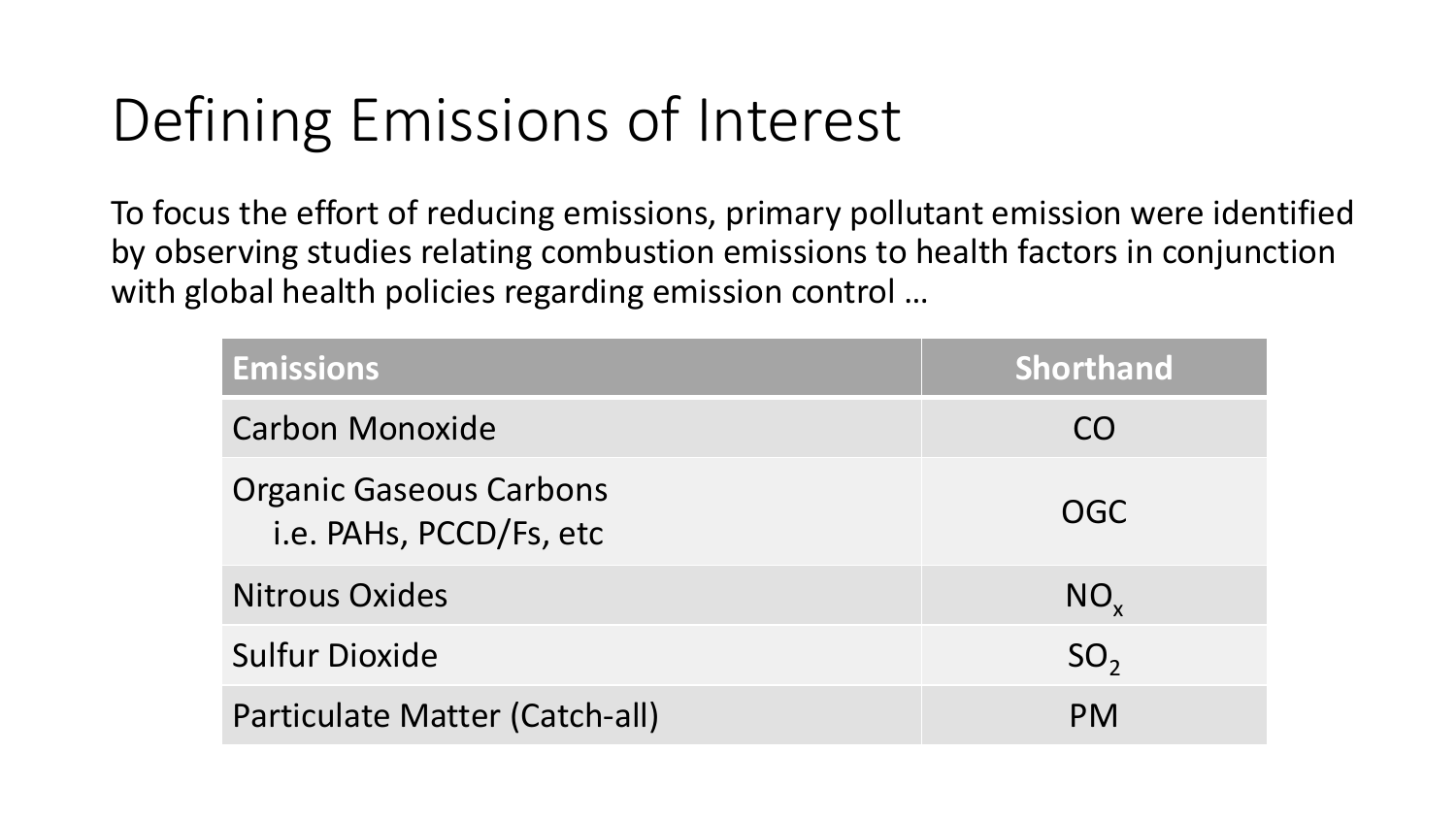## Defining PM

- Primary PM types:
	- Organic Carbon Particles [OC]
	- Soot [EC with condensed OC]

• Ash [Inorganic]

|                                              | Spherical organic carbon<br>particles                                                                                          | Soot (elemental<br>carbon aggregates)                                                                                  | Inorganic ash particles                                                                                    |
|----------------------------------------------|--------------------------------------------------------------------------------------------------------------------------------|------------------------------------------------------------------------------------------------------------------------|------------------------------------------------------------------------------------------------------------|
| Schematic                                    |                                                                                                                                |                                                                                                                        |                                                                                                            |
| drawing                                      |                                                                                                                                |                                                                                                                        |                                                                                                            |
| Diameter measured by<br>electron microscopy* | 50-600 nm <sup>52, 53</sup>                                                                                                    | 20-50 nm 52, 73                                                                                                        | 50-125 nm 97                                                                                               |
| Mobility diameter                            | 100-300 nm 68-70                                                                                                               | 50-300 nm 68, 76                                                                                                       | 50-125 nm 69, 98, 99                                                                                       |
| Internal turbostratic<br>microstructure      | No <sup>61</sup>                                                                                                               | Yes / No 81-83                                                                                                         | No                                                                                                         |
| Solubility<br>(H <sub>2</sub> O)             | Depends on ageing <sup>61</sup>                                                                                                | Insoluble                                                                                                              | Soluble                                                                                                    |
| Main chemical<br>characteristic              | Organic carbon <sup>62, 64, 67</sup><br>(Most abundant organic<br>compounds: metoxyphenols<br>and monosaccaride                | Elemental carbon with<br>variable amounts of<br>organics condensed on the<br>surface 12, 62, 81                        | Alkali salts (mainly KCl<br>and $K_2SO_4$ with small<br>amounts of trace<br>elements (e.g. Zn)) $^{78,92}$ |
|                                              | anhydrides) 57-60                                                                                                              | (Most abundant organic<br>compounds: hydrocarbons<br>and polycyclic aromatic<br>hydrocarbons) 84, 85                   |                                                                                                            |
| Combustion<br>conditions                     | Low-temperature, incomplete<br>combustion 11, 52-56                                                                            | High-temperature,<br>incomplete combustion 52                                                                          | High-temperature,<br>complete combustion 120                                                               |
| Possible sources                             | Air starved combustion or<br>start-up phase of batch wise<br>combustion in conventional<br>stoves, open fireplaces 58,62,64,67 | Combustion in<br>conventional stoves, open<br>fireplaces, boilers for<br>wood, wood chips and<br>pellets 14, 52, 75-79 | Combustion in pellets<br>stoves, boilers for wood,<br>wood chips and<br>pellets 69, 120                    |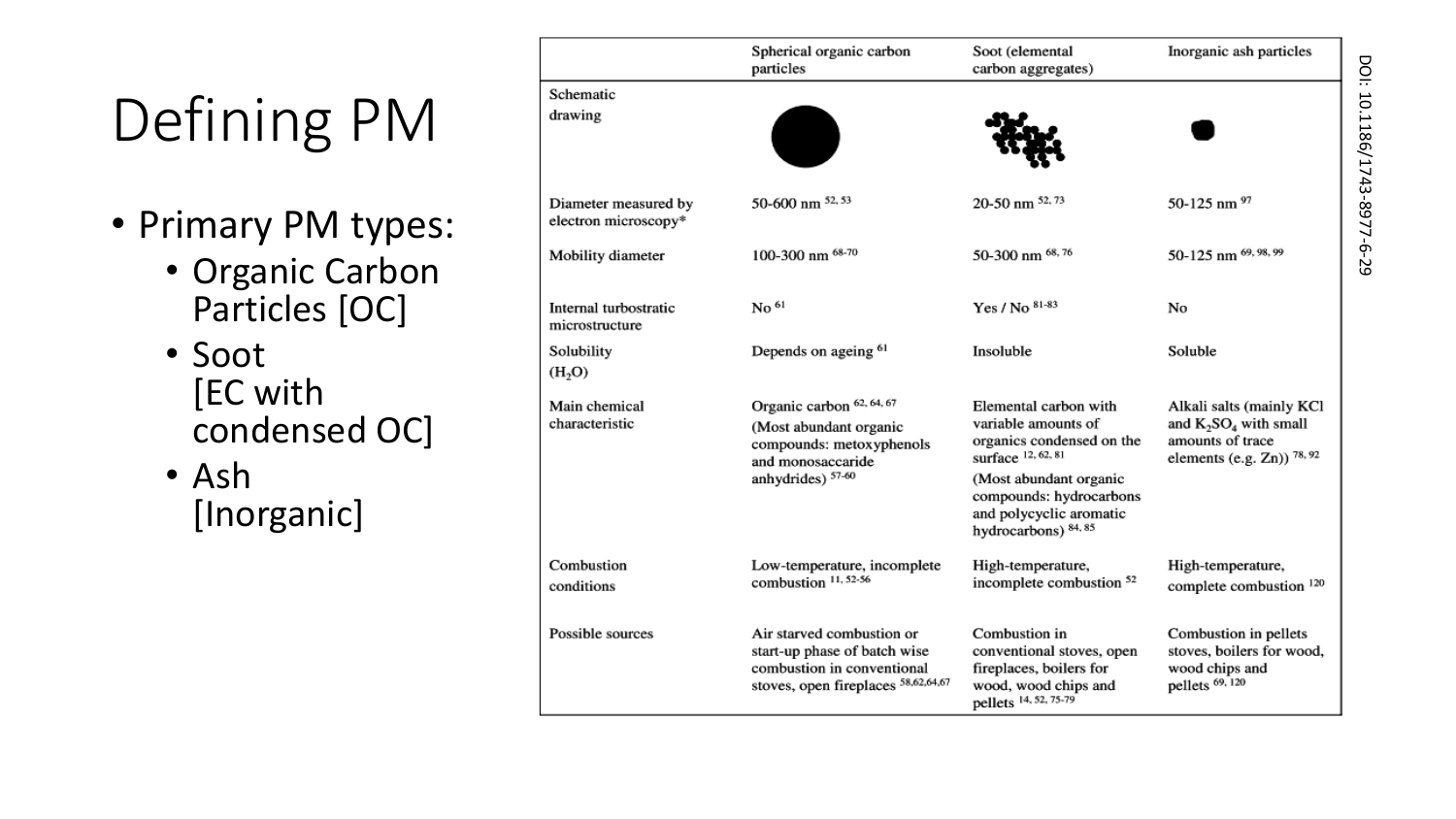## Defining PM

- Roughly 40% 70% of PM has been found to organic or carbonaceous in nature [1] [2]
- Proportion of resultant PM type is more greatly affected by fuel type than stove type / method of operation (manual vs. automatically fired) [1]

|                                                                                                                                                                |                                              | Spherical organic carbon<br>particles                                                                                                | Soot (elemental<br>carbon aggregates)                                                                                                                                                                   | Inorganic ash particles                                                                                  |
|----------------------------------------------------------------------------------------------------------------------------------------------------------------|----------------------------------------------|--------------------------------------------------------------------------------------------------------------------------------------|---------------------------------------------------------------------------------------------------------------------------------------------------------------------------------------------------------|----------------------------------------------------------------------------------------------------------|
| $\mathsf{M}% _{T}=\mathsf{M}_{T}\!\left( a,b\right) ,\ \mathsf{M}_{T}=\mathsf{M}_{T}\!\left( a,b\right) ,\ \mathsf{M}_{T}=\mathsf{M}_{T}\!\left( a,b\right) ,$ | Schematic<br>drawing                         |                                                                                                                                      |                                                                                                                                                                                                         |                                                                                                          |
| 70%                                                                                                                                                            | Diameter measured by<br>electron microscopy* | 50-600 nm 52, 53                                                                                                                     | 20-50 nm 52, 73                                                                                                                                                                                         | 50-125 nm 97                                                                                             |
|                                                                                                                                                                | Mobility diameter                            | 100-300 nm 68-70                                                                                                                     | 50-300 nm 68, 76                                                                                                                                                                                        | 50-125 nm 69, 98, 99                                                                                     |
| c or<br>n                                                                                                                                                      | Internal turbostratic<br>microstructure      | No <sup>61</sup>                                                                                                                     | Yes / No 81-83                                                                                                                                                                                          | No                                                                                                       |
|                                                                                                                                                                | Solubility<br>(H <sub>2</sub> O)             | Depends on ageing <sup>61</sup>                                                                                                      | Insoluble                                                                                                                                                                                               | Soluble                                                                                                  |
| pe is<br><b>fected</b><br>nƙ                                                                                                                                   | Main chemical<br>characteristic              | Organic carbon <sup>62, 64, 67</sup><br>(Most abundant organic<br>compounds: metoxyphenols<br>and monosaccaride<br>anhydrides) 57-60 | Elemental carbon with<br>variable amounts of<br>organics condensed on the<br>surface 12, 62, 81<br>(Most abundant organic<br>compounds: hydrocarbons<br>and polycyclic aromatic<br>hydrocarbons) 84, 85 | Alkali salts (mainly KCl<br>and $K_2SO_4$ with small<br>amounts of trace<br>elements (e.g. Zn)) $78, 92$ |
| ethod                                                                                                                                                          | Combustion<br>conditions                     | Low-temperature, incomplete<br>combustion 11, 52-56                                                                                  | High-temperature,<br>incomplete combustion <sup>52</sup>                                                                                                                                                | High-temperature,<br>complete combustion 120                                                             |
| nanual<br><u>ly</u>                                                                                                                                            | Possible sources                             | Air starved combustion or<br>start-up phase of batch wise<br>combustion in conventional<br>stoves, open fireplaces 58,62,64,67       | Combustion in<br>conventional stoves, open<br>fireplaces, boilers for<br>wood, wood chips and<br>pellets 14, 52, 75-79                                                                                  | Combustion in pellets<br>stoves, boilers for wood,<br>wood chips and<br>pellets 69, 120                  |
| Stove Design / Operation:                                                                                                                                      | worse                                        |                                                                                                                                      |                                                                                                                                                                                                         | better                                                                                                   |
|                                                                                                                                                                | <b>EC/TC [total C] Ratio:</b>                | 0.01 to 0.11                                                                                                                         | 0.5 to 0.75                                                                                                                                                                                             | NaN (total $C \sim 1\%$ )                                                                                |

#### **Sources:**

[1] DOI: 10.1016/j.atmosenv.2011.05.006 [2] DOI: 10.1080/00032719.2015.1052970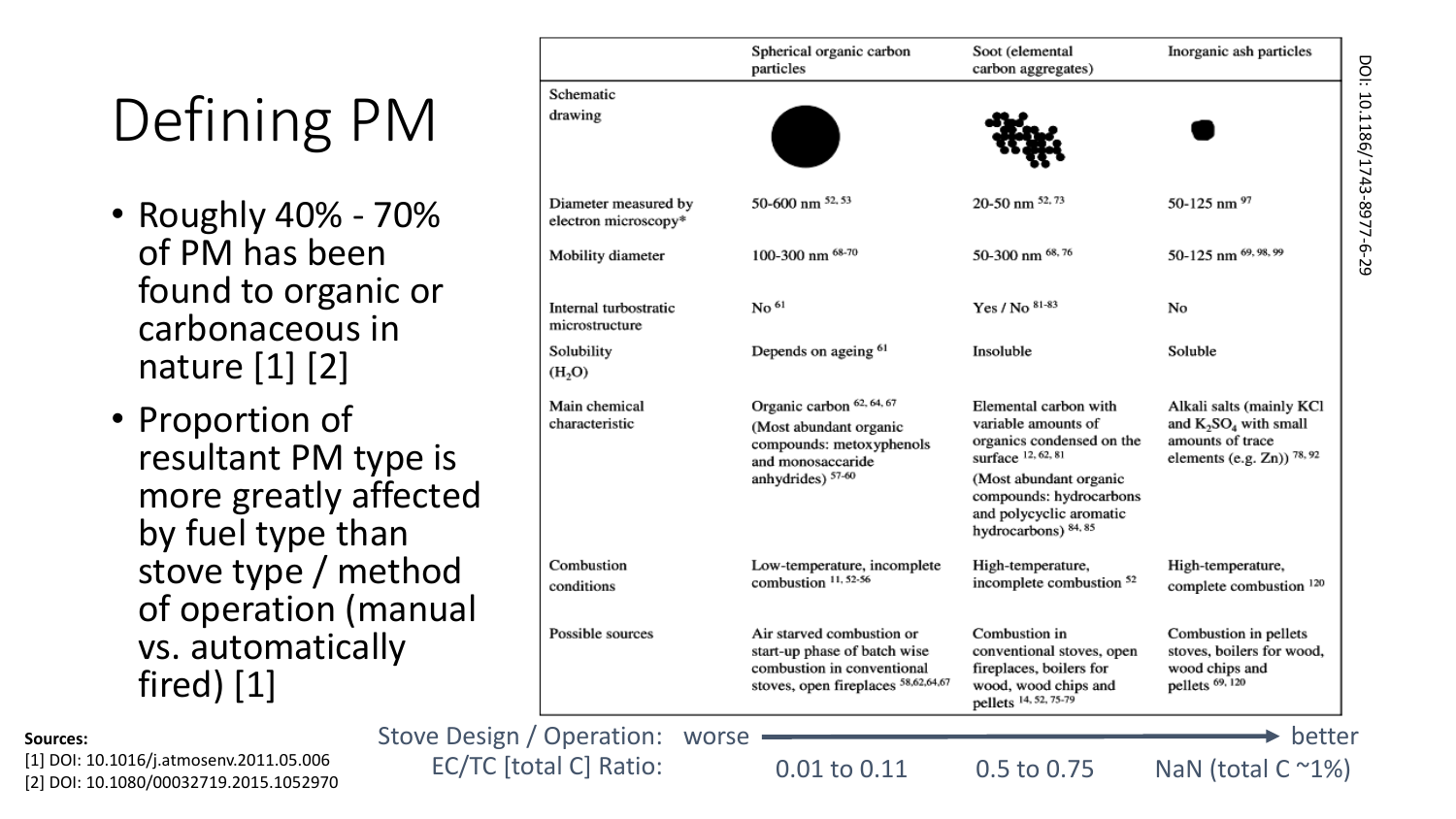#### Catalytic Devices: Overview

- Catalytic Converter [CC]
	- Used to encourage oxidization of harmful gases to more inert alternatives
	- Applications: gas engine exhaust systems, diesel engine exhaust systems, energy generation systems, industrial size factories, and wood-stove applications
	- Common Catalysts: platinum, palladium, and rhodium
	- Common Substrates: metallic or ceramic

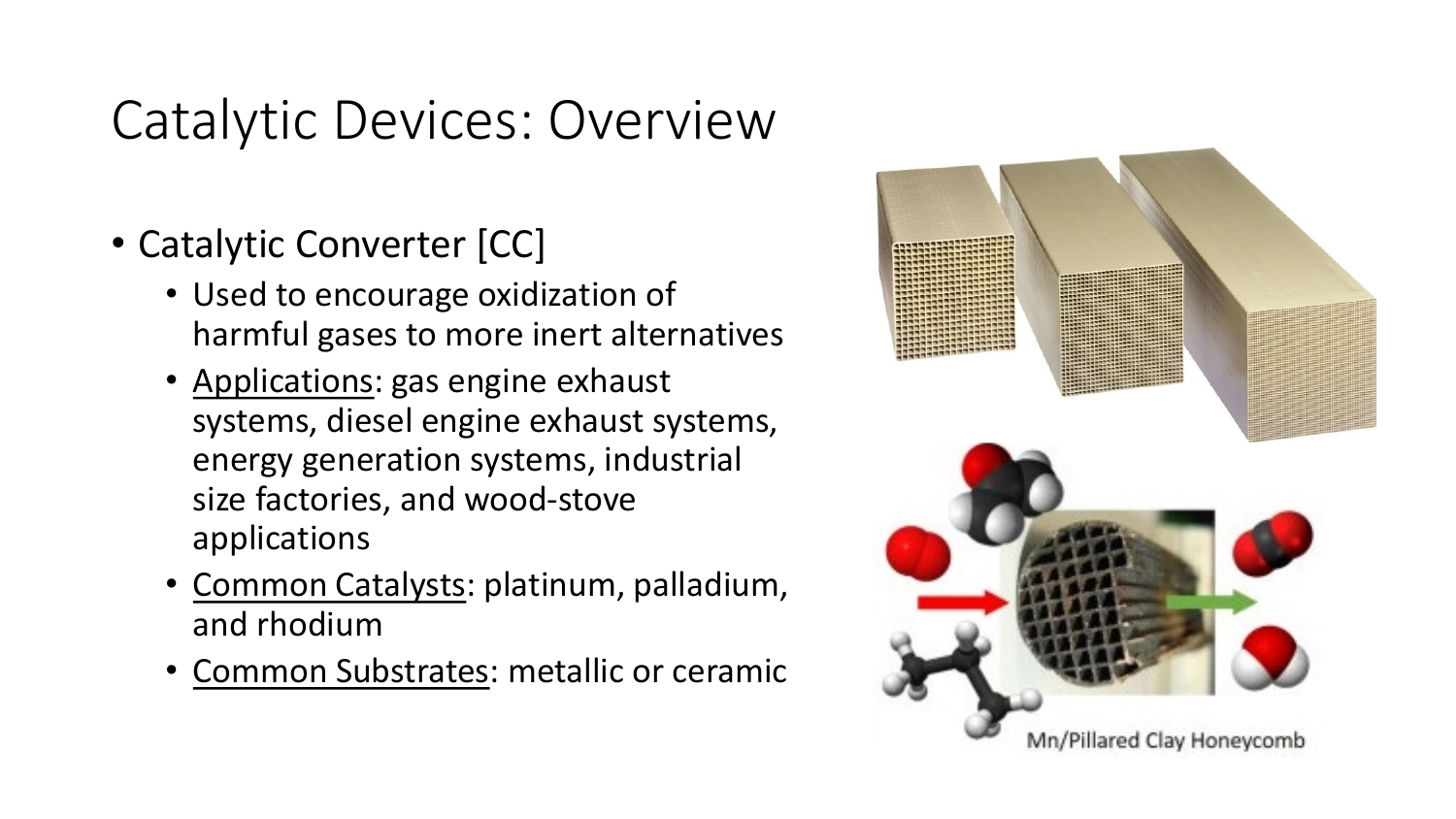#### Catalytic Devices: Experimental Performance

| <b>DOI#</b>      | 10.1021/acs.energyfuels.7b00803                                                                                                                                        | 10.1016/j.atmosenv.2012.01.016                                                                                                                                                       | 10.1016/j.renene.2017.10.065                                                                                                                       |
|------------------|------------------------------------------------------------------------------------------------------------------------------------------------------------------------|--------------------------------------------------------------------------------------------------------------------------------------------------------------------------------------|----------------------------------------------------------------------------------------------------------------------------------------------------|
| maxCR<br>for CO  | 32 / 73 %                                                                                                                                                              | 21 % (80 % during burnout)                                                                                                                                                           | 95 %                                                                                                                                               |
| maxCR<br>for OGC | 61/58%                                                                                                                                                                 | 14 %                                                                                                                                                                                 | 60 %                                                                                                                                               |
| maxCR<br>for PM  | 41/33%                                                                                                                                                                 | 30 %                                                                                                                                                                                 | ~230%                                                                                                                                              |
| Findings:        | Claimed clear proof of concept for<br>catalysts, and claimed honeycomb<br>design to be superior to others.<br>Indirectly noted importance of<br>placement of catalyst. | Demonstrated the catalytic<br>measures could have an effect on<br>particle size distribution.<br>Suggested that efficiency of<br>operation could be based on<br>phase of combustion. | Established relationship<br>between space velocity /<br>coated area and conversion<br>rate.<br>No trend between these<br>parameters and PM though. |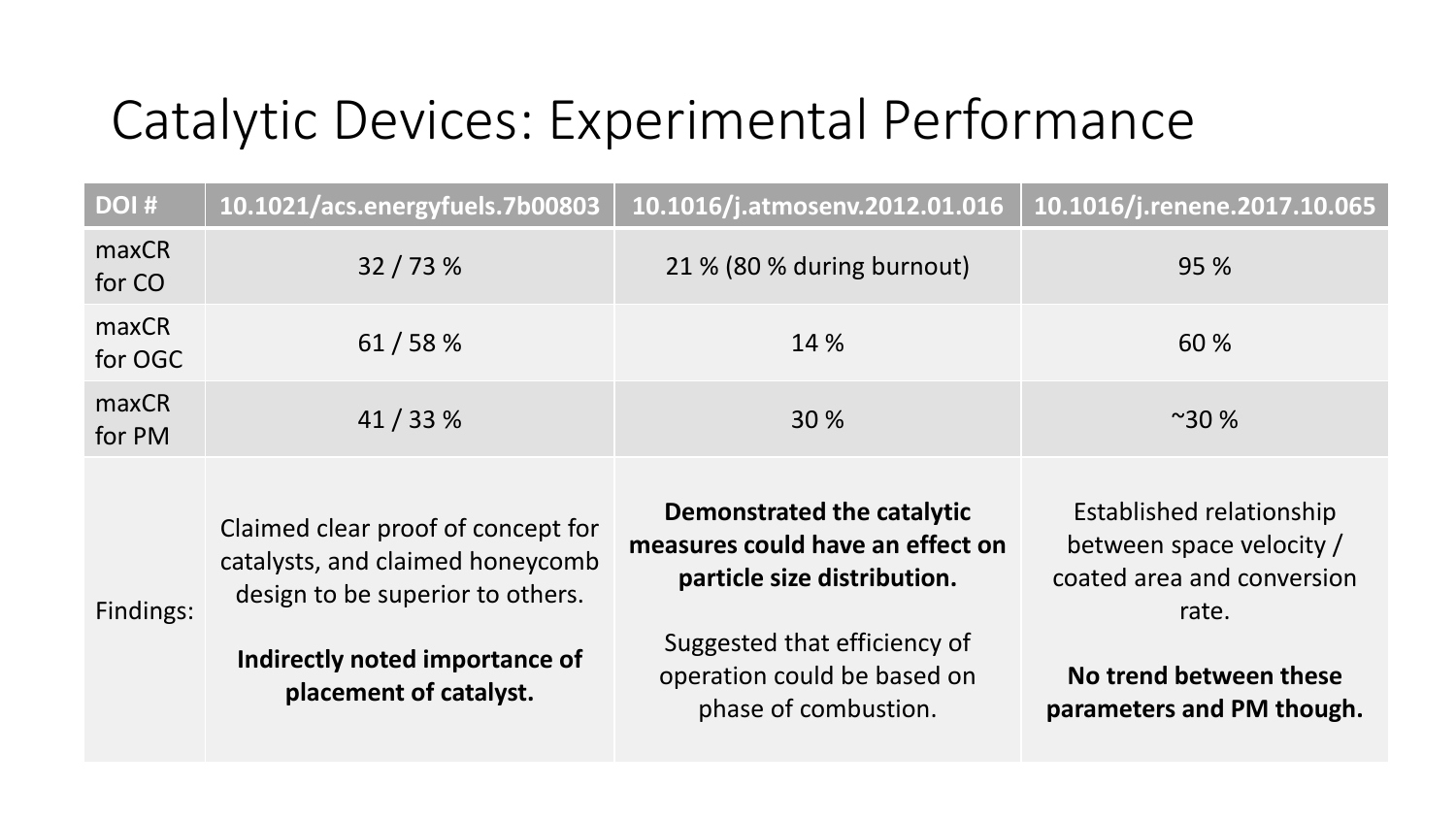#### Catalytic Devices: Considerations & Limitations

- Considerations:
	- Catalyst and Substrate Type
	- Placement of Catalytic Device
- Limitations:
	- Evidence suggests CC will never fully eliminate PM, only mitigate it (up to 70%, as only carbonaceous PM will be effected) [2] [3]
		- It appears that the more efficient the stove, the less impactful the CC
		- Evidence suggests reduction of soot (specifically PAHs) can result in increases in PCDD/Fs which might have equally bad health effects [1]
	- Gaseous byproducts can make CCs be prone to clogging and chemical "wear," and/or actively inhibit CC function (i.e. methane, water, etc.)
	- The pressure drop exerted on a natural draft stove by a CC may inhibit primary combustion dynamics enough to discourage implementation

**Sources:** [1] DOI: 10.1016/j.chemosphere.2012.02.027 [2] DOI: 10.1016/j.atmosenv.2011.05.006 [3] DOI: 10.1080/00032719.2015.1052970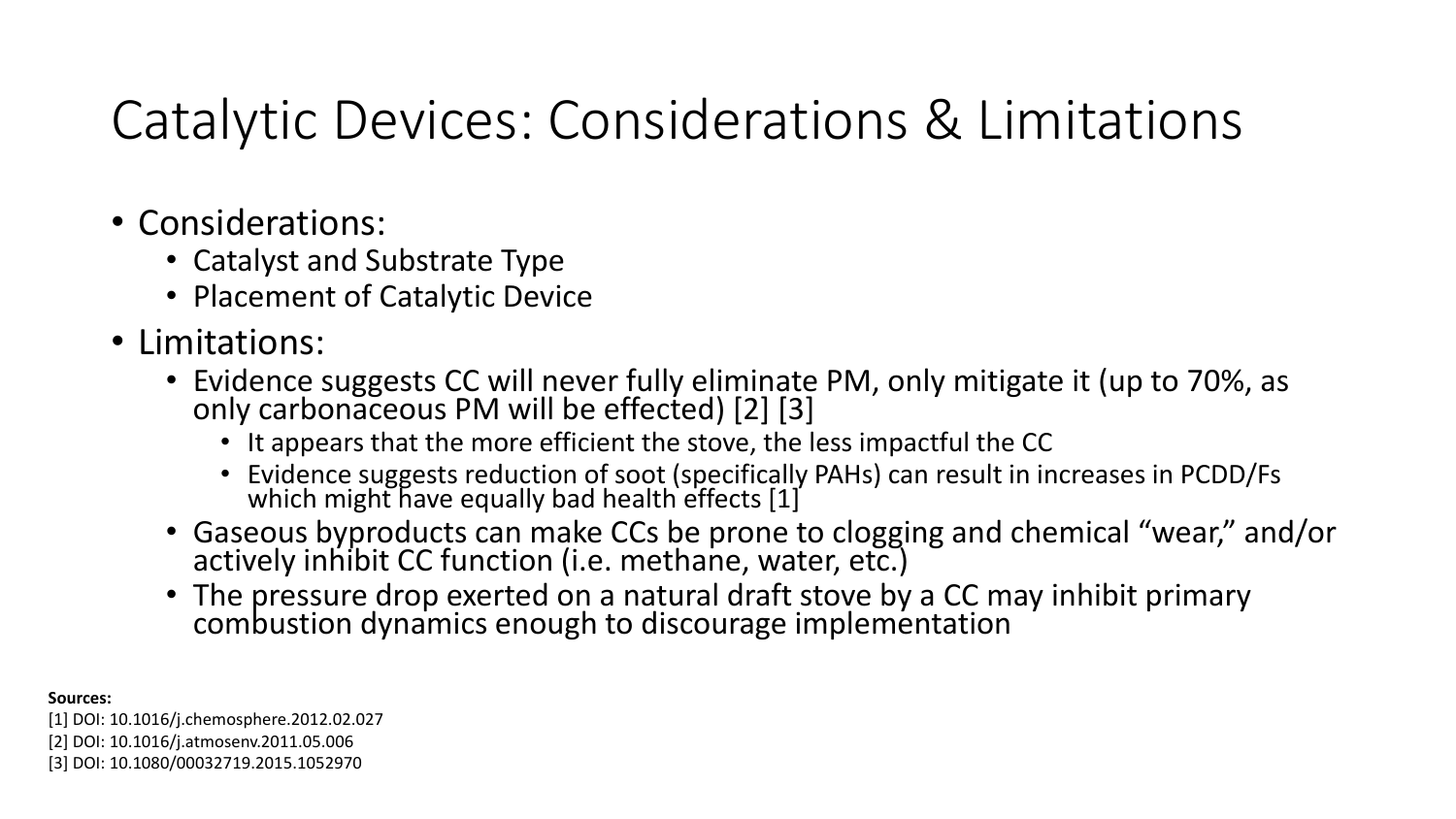### Fibrous Filters: Overview

- Fibrous Filter
	- Interwoven fibers of specific size used to mechanically and electrostatically entrap moving particles
	- Applications: residential, commercial, industrial, and automotive air filtration
	- Common Filter Types: base fibrous filters, high efficiency particulate air (HEPA) filters, high efficiency air filters (HEAFs), electrostatic air filters and induction air filters
	- Common Materials: plastic, organic, or metallic

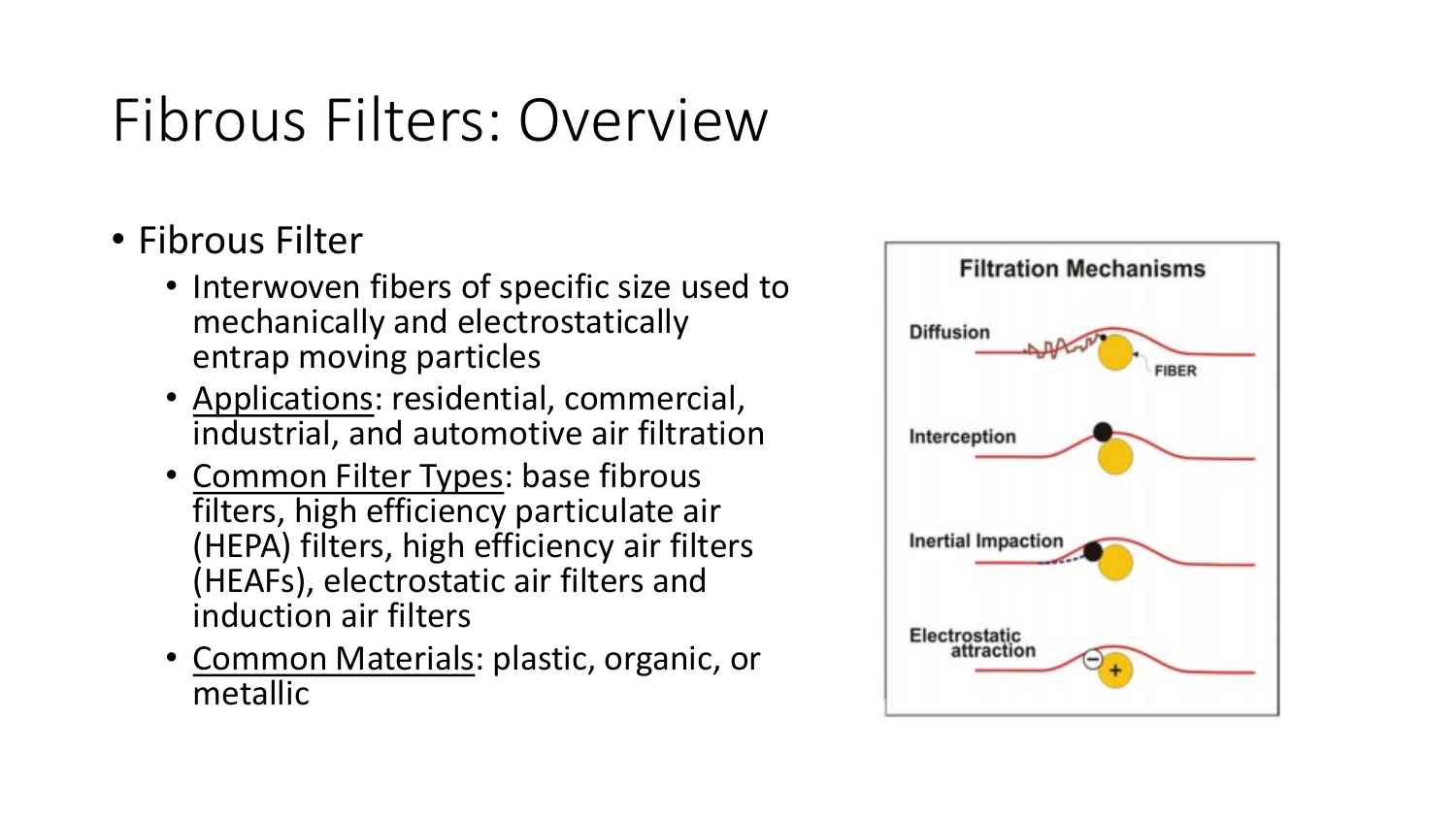## Fibrous Filters: Experimental Performance

- Efficiency defined by most penetrating particle size …
	- A region of most penetrating particle size exists, where the efficiency of mechanisms filtration [2]
- Proven effective up to 99-99.9% at catching PM when properly implemented [1] [2] [3] [4]
	- 97.5% MERV at 90 nm particle size [3]
- Catalytic filtration systems found to reduce OGC by up to 98.4% and PM up to 99.95% [4]
	- Captured most OGC with PM (70%), catalytic reduced remaining OGC

**Sources:**

[1] DOI: EPA/452/B-02-001 [2] DOI: 10.1080/00022470.1980.10464592 [3] DOI: 10.1007/s12649-017-9858-4 [4] DOI: 10.1080/10473289.2001.10464391



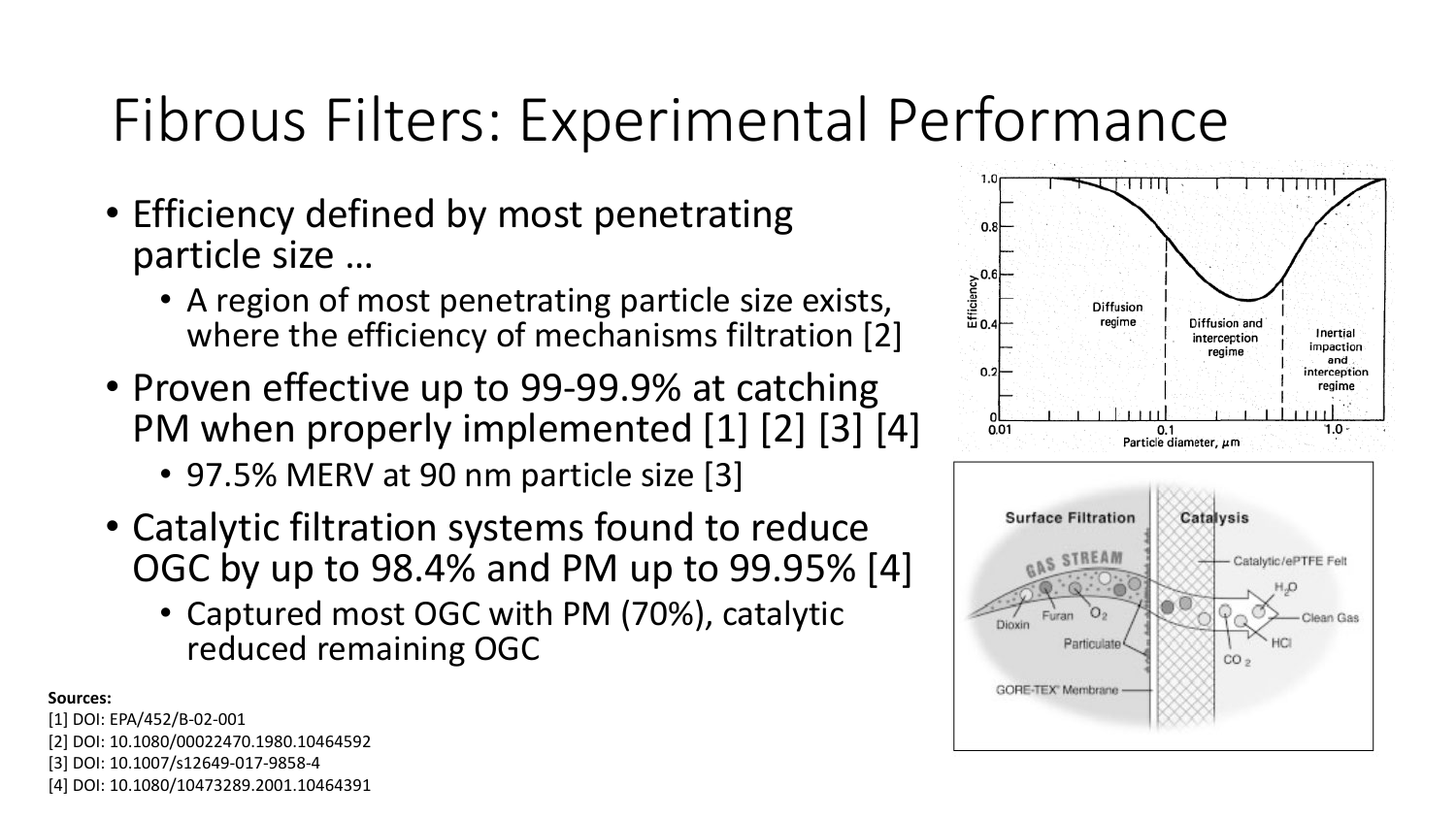## Fibrous Filters: Considerations & Limitations

- Considerations:
	- Sizing of Filter
	- Reuse-ability / Wash-ability
		- Filters require periodic cleaning depending upon build up of dust [1]
	- Durability of Filter
	- Additional Emission Reduction
- Limitations:
	- The pressure drop exerted on a natural draft stove by a fibrous filter may inhibit primary combustion dynamics enough to discourage implementation [1] [2]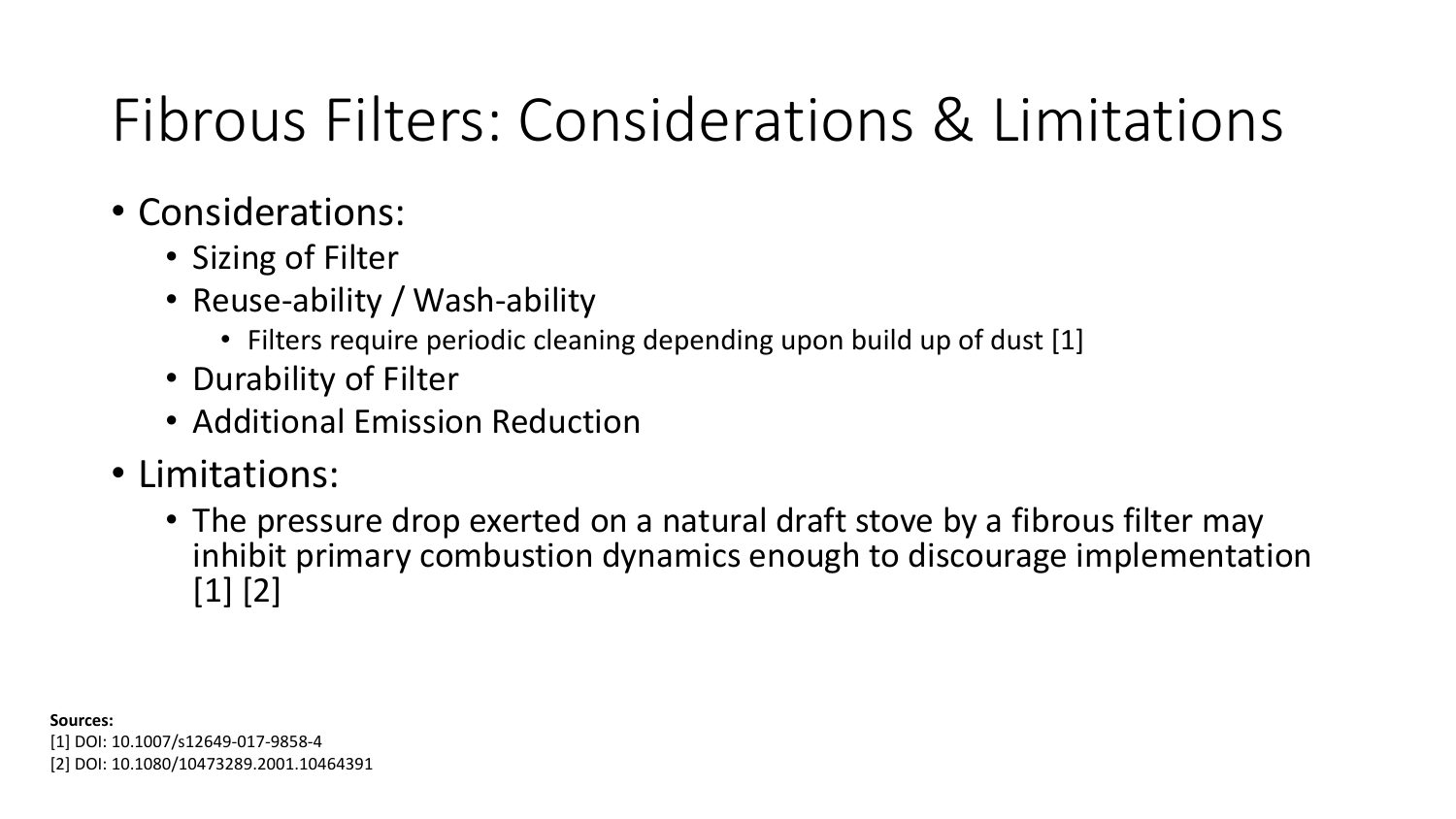#### Electrostatic Precipitators: Overview

- Electrostatic Precipitators [ESPs]
	- Features charged plates, wires, or surfaces which create a strong electrical field capable of entrapping and collecting PM on a surface
	- Applications: residential, commercial, and industrial air filtration and dust treatment
	- Common ESP Types: chimney-top, boiler attached, integrated (plate-wire precipitators, flat plate precipitators, tube precipitators, two-stage precipitator)

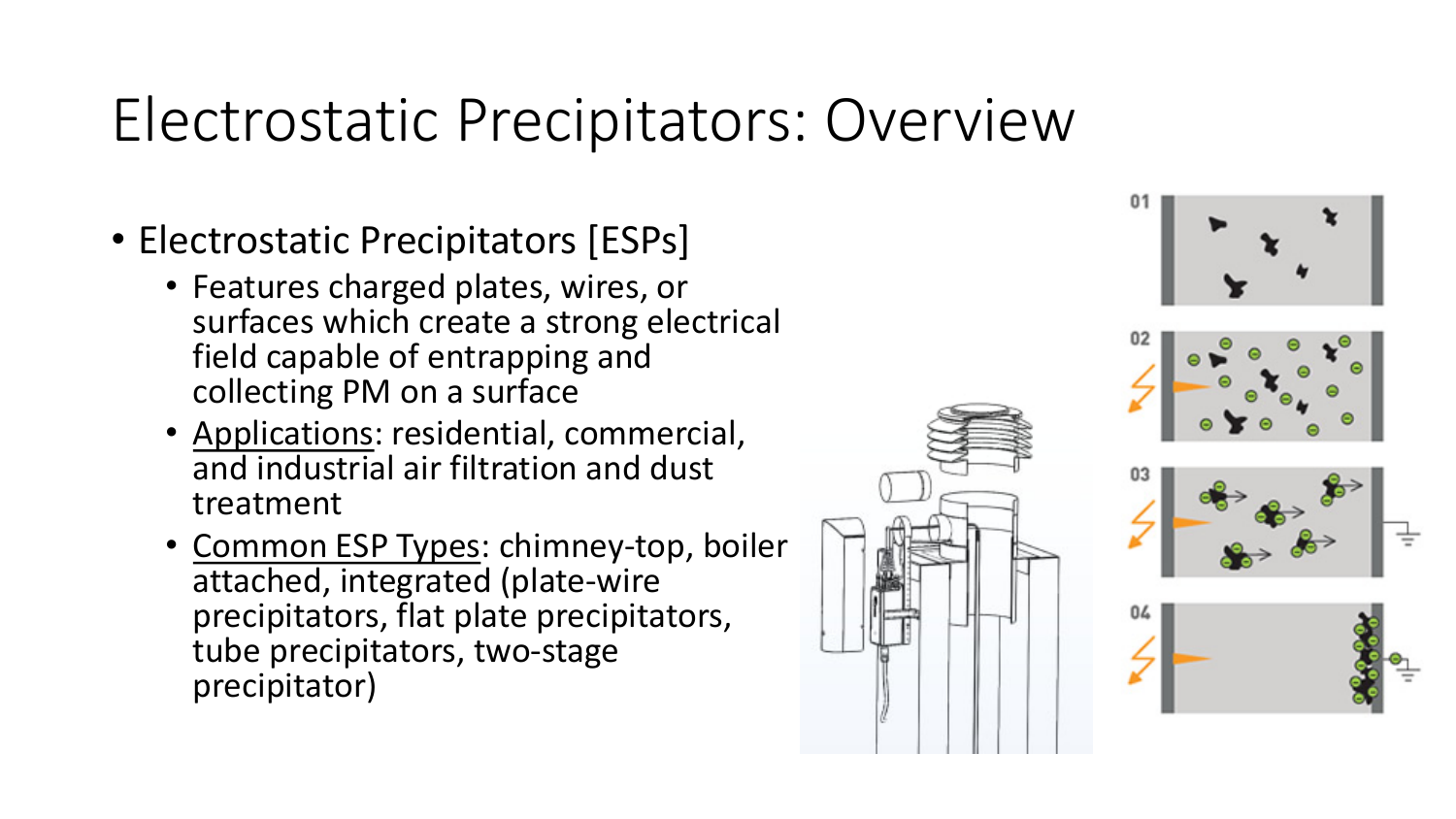### ESPs: Experimental Performance

- Similar most penetrating particle …
	- Electrostatic Charging
	- Electrostatic Collection
- Various ESP designs tested year round in reallife conditions consistently reduced PM
	- 30-93% reduction in total PM
	- 50-97% reduction in  $PM_1$
- ESPs placed farther downstream were found to reduce OGC along with and PM [1]



**Sources:**

[1] [http://task32.ieabioenergy.com/wp-content/uploads/2017/03/06\\_Hartmann.pdf](http://task32.ieabioenergy.com/wp-content/uploads/2017/03/06_Hartmann.pdf) [2] DOI: 10.1016/J.BIOMBIOE.2017.01.025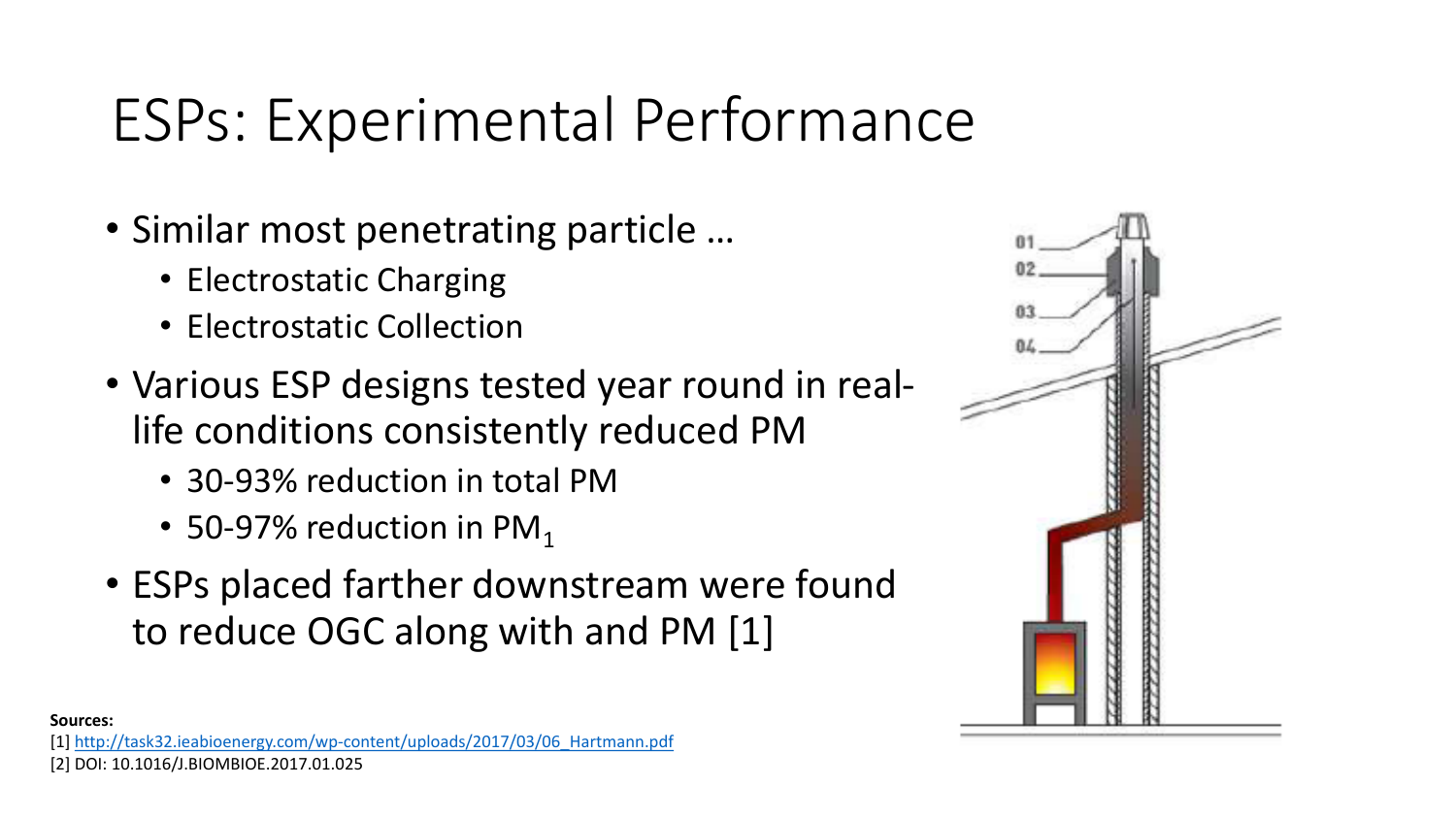## ESPs: Considerations & Limitations

- Considerations:
	- Sizing of power supply and electrode
		- Limit sneakage and rapping reentrainment [1] [2]
		- Limit arcing or other sparking [1]
	- Frequency of cleaning of collection surface
		- ESPs require periodic cleaning of the entrapment surface to ensure proper entrapment and lack of re-entrainment of clumps of particles [1] [2] [3]
- Limitations:
	- An ESP requires a steady and reliable power source in order to operate effectively [3]

**Sources:**

[1] DOI: EPA/452/B-02-001

[2] [http://task32.ieabioenergy.com/wp-content/uploads/2017/03/06\\_Hartmann.pdf](http://task32.ieabioenergy.com/wp-content/uploads/2017/03/06_Hartmann.pdf)

[2] DOI: 10.1016/J.BIOMBIOE.2017.01.025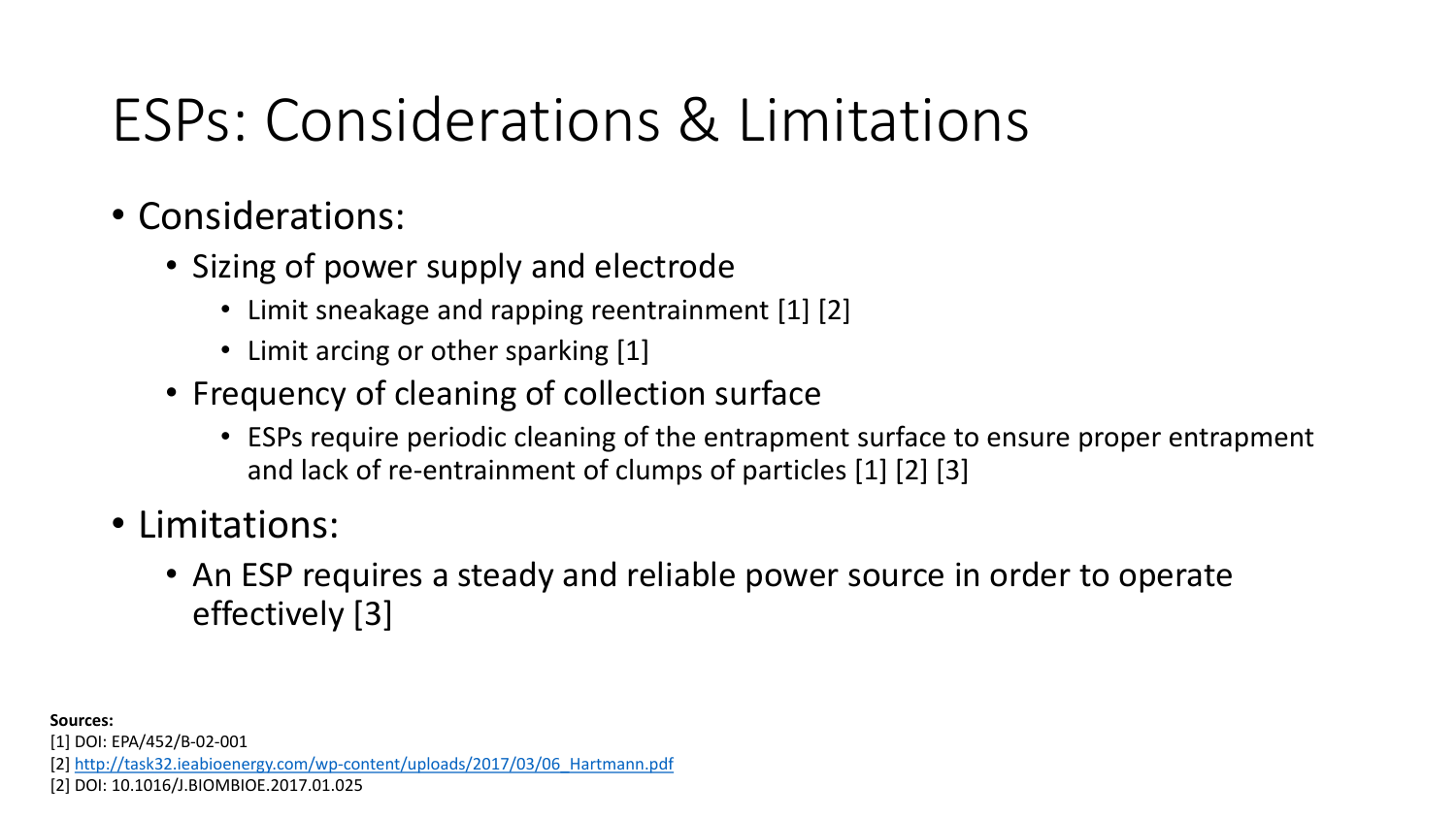## Effect of Post Combustion Methods on Emission Reduction

Assuming access to power, ESPs are most effective.

However, each methods has distinct advantages which could be leveraged to reduce emission in small-scale combustion of wood or biomass.

| <b>Emission</b> | <b>CCs</b> | <b>Fibrous Filters</b>                | <b>ESPs</b> |
|-----------------|------------|---------------------------------------|-------------|
| CO              | 30-95%     |                                       |             |
| OGC             | 30-60%     | Up to 70%<br>(Up to 98.4%<br>with CC) | Up to 70%   |
| $NO_{x}$        |            |                                       |             |
| SO <sub>2</sub> |            |                                       |             |
| <b>PM</b>       | 30-40%     | 99-99.9%                              | 50-97%      |